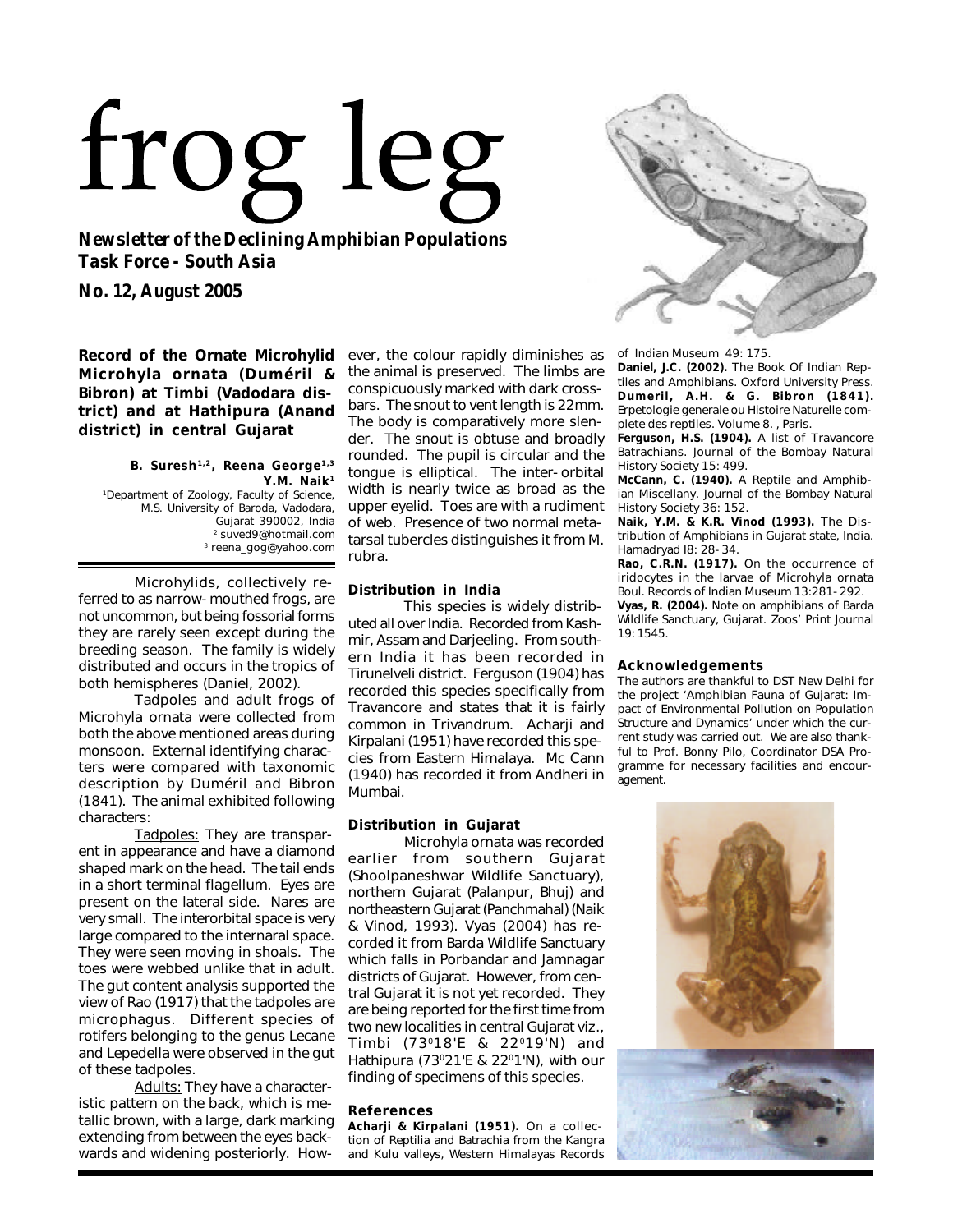# **Deformed frogs – An ecological alarm?**

### **Vijay Mala Nair <sup>1</sup> and K. Santhosh Kumar <sup>2</sup>**

*1 Reader, <sup>2</sup>Research scholar, Department of Research and Studies in Applied Zoology, Mangalagangotri, Mangalore University, Karnataka 574199, India*

Amphibians have long been regarded as sensitive indicators of environmental health. Malformations in amphibian population have been reported in more than 60 species and field studies indicate that deformities have become more prevalent in recent times. Anatomical deformities recorded in anurans include the presence of extra limbs and eyes or the total absence of limbs and eyes (Blaustein & Johnson, 2003).

Number of theories have been put forth to explain the occurrence of these deformities, the prime suspects include UV radiation, chemical contamination of water, parasitic infestation or combination of these factors.

The present report records a one-eyed frog (having only the left eye) collected from the Botanical arboretum (Map 1) situated within Mangalore University Campus (12°48'39"-12<sup>0</sup>49'28"N & 74<sup>0</sup>54'44"-74<sup>0</sup>56'21"E, 100m) Konaje, Mangalore in October 2003.

The major characteristic features (Fig. 1) of the collected frog (*Indirana* sp.) includes the presence of smooth skin with folds, circular pupil, vomerine teeth, upper jaw with teeth, finger and toe tips dilated into discs with circum marginal groove, arms, legs and lower lip cross-barred, first and second finger equal in size, bifid tongue with a papilla. Some important morphometric measurements are given in Table 1.

A plywood industry is situated (altitude of 110m) in proximity to the botanical arboretum. Several chemicals being used in this industry to ward off fungal or algal growth and the infestation by insect pests like termites probably get leached through rainwater into puddles, where these frogs live. Frogs spend a major portion of their lives in water, specifically the organogenesis stage during the process of their development, and thus may be vulnerable particularly to the ill effects stemming from the chemical contaminants of water. Chemicals suspected of causing deformities appear to affect the thyroid gland responsible for growth, maturation and development in most animals (Rittman *et al.*, 2003). The malformation recorded in the present study could be the result of a developmental abnormality or a natural genetic mutation.

The frog was dissected to overrule the possibility of the deformity due to injury. The absence of a well formed optic chiasma, eye orbit and the optic nerve connecting to the left and the right eye, in the case of a deformed frog (Fig. 2) points that the missing eye (right) was not perhaps formed at all and also perhaps some loss in the total functional ability of the left eye too. A detailed follow up study needs to be taken up.



*Map 1. Map of Mangalore University Campus*

**Table1. Morphometric measurements (in mm) of the normal and deformed frog (***Indirana* **sp.).**

| Character                    | Normal frog | Deformed frog |
|------------------------------|-------------|---------------|
| Snout-vent length            | 23.0        | 20.0          |
| Head length                  | 9.0         | 7.0           |
| Head width                   | 10.0        | 9.0           |
| Snout length                 | 4.0         | 3.5           |
| Nostril to eye               | 2.5         | 2.0           |
| Nostrils to the tip of snout | 1.5         | 1.5           |
| Eye diameter                 | 4.0         | 3.0           |
| Width of upper eyelid        | 2.0         | 1.5           |
| Interorbital width           | 2.0         | 2.0           |
| Internarial distance         | 3.0         | 2.0           |
| Tympanum diameter            | 2.0         | 1.5           |
| Length of forelimb           | 16.0        | 10.5          |
| Length of first finger       | 3.0         | 2.0           |
| Length of second finger      | 3.0         | 2.0           |
| Length of third finger       | 5.0         | 3.0           |
| Length of fourth finger      | 3.0         | 2.0           |
| Length of hind limb          | 43.0        | 33.0          |
| Length of thigh              | 12.0        | 10.0          |
| Length of tibia              | 13.0        | 10.0          |
| Length of foot               | 12.5        | 9.0           |
| Length of first toe          | 3.5         | 2.5           |
| Length of second toe         | 5.5         | 4.5           |
| Length of third toe          | 8.5         | 6.5           |
| Length of fourth toe         | 12.5        | 9.0           |
| Length of fifth toe          | 8.5         | 6.5           |



*Figure 1. Normal (A) and Deformed (B)* **Indirana** *sp.*



*Figure 2. The optic chiasma and the optic nerve are seen clearly in the frog with two eyes (A) compared to the frog with one eye(B).*

### **Reference**

**Blaustein, A.R. and P.T.J. Johnson (2003).** Explaining frog deformities. *Scientific American* 288(2): 48-53.

**Rittmann, S.E., E. Muths and D.E. Green (2003).** *Pseudacris triseriata* (Western Chorus Frog) and *Rana sylvatica* (Wood Frog). Chytridiomycosis. *Herpetological Review* 34(1): 53.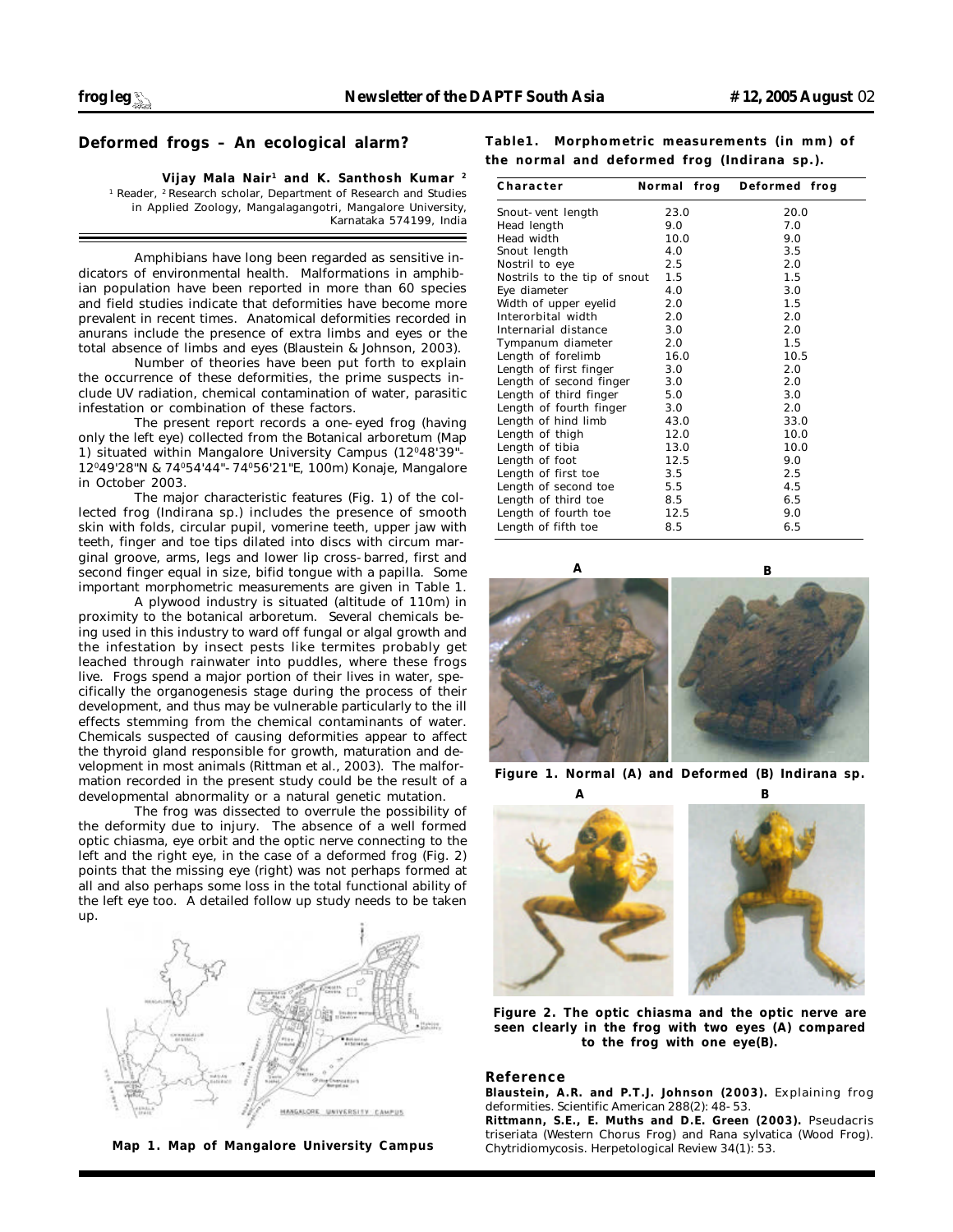# **Distribution of Common Tree Frog** *Polypedates maculatus* **in Rajasthan**

#### **Satish Kumar Sharma**

*Foundation for Ecological Security, 18, New Ahinsapuri, Fatehpura, Udaipur, Rajasthan 313 001, India*

Common Tree Frog *Polypedates maculatus* (Gray) is generally found to occur in the plains throughout the Indian region and Sri Lanka (Chanda, 2002). According to Daniel (2002) the Common Tree Frog is present throughout peninsular India except Haryana, Punjab and Rajasthan. Literature reveals that this species is very much present in Rajasthan. Sharma (1997) has recorded this species from Bansi Town at the outskirts of Sitamata Wildlife Sanctuary for the first time in Rajasthan. Sharma & Agnihotri (2002) have recorded this species inside Banswara town, one of southern most districts of the state. This species is also present in the southeastern part of Rajasthan, popularly known as "Hadoti" region. Four high rainfall districts of southeastern Rajasthan, namely Kota, Bundi, Baran and Jalawar are called "Hadoti". Recently, during the month of August 2004, an adult *Polypedates maculatus* was seen inside a house clinging on a vertical wall during the night, near an electric bulb, and was feeding on insects hovering around the bulb. Three Northern House Geckos (*Hemidactylus flaviviridis*) were also present there feeding on insects.

Dorsum was brownish Prominent yellow spots were present on sides of the thighs. A dark strip was present behind each eye.

So far *P. maculatus* has been recorded inside human habitation in Bansi, Banswara and Jhalawar towns of Rajasthan. Presence of this species in these localities indicate that since identical habitats are present in many other pockets of Udaipur, Chittorgarh, Banswara, Dungarpur, Bundi, Kota, Jhalawar and Baran districts, it is probable that the distribution range of this species in Rajasthan is in the southern parts of Udaipur, Chittorgarh and Bundi districts, southeastern part of Bhilwara and whole of Dungarpur, Banswara, Kota, Baran and Jhalawar districts (Map 1). This is the zone, which gets an annual normal rainfall between 750mm and 1000mm (Ramaswamy, 1975). Forests in this zone are denser than the rest of the state. Many perennial streams and water bodies occur in this zone which play an important role in post egg laying stage of breeding. As one moves towards northern and western side, aridity increases in the state making the rest of Rajasthan unsuitable for this species.

#### **References**

**Chanda, S.K. (2002).** *Hand book-Indian Amphibians*. ZSI, Kolkata,  $viii+335pp.$ 

**Daniel, J.C. (2002).** *The Book of Indian Reptiles and Amphibians*. Bombay Natural History Society and Oxford University Press.

**Ramaswamy, C. (1975).** Hydrometerology, 124-158pp. In: Gupta, R. and I. Prakash (Eds.) *Environmental Analysis of the Thar Desert*. English Book Depot, Dehra Dun.

**Sharma, S.K. (1997).** The occurrence of the Common Tree Frog *Polypedates maculatus* (Gray, 1834) (Family Rhacophoridae) in Rajasthan. *Journal of the Bombay Natural History Society* 94(3): 580-81.

**Sharma, S.K. & A. Agnihotri (2002).** Occurrence of the Common Tree *Frog Polypedates maculatus* (Gray, 1834) in Banswara district of Rajasthan State. *Cobra* 501: 25-26.

## **Acknowledgements**

The author is very grateful to Sh. Jagdeesh Rao, Executive Director, Foundation for Ecological Security for encouragement and facilities.



*Map 1. Common Tree Frog is confined from 750 to 1000mm rainfall zone in Rajasthan.*

# **Observation on amplexus between two species of frogs in Maharashtra**

## **Vinay Kolte, Nirmal Kulkarni, Vikram Hoshing and Gowri Mallapur**

*B1, Priyadarshini Society, M. Gaikwad Nagar, Baner Road, Oundh, Pune Maharashtra 411007, India*

A nature resort at Chorla Ghat is a hub of activity. Then be it man, animal or amphibian pre-monsoon showers had made their presence felt in the month of June transforming the environs into a modern day Eden. Several frog species have made this home. Some of the species noted here are *Rhachophorus malabaricus, Rana temporalis, Nictibatrachus* species and *Philautus* species. The pre-monsoon showers had led to lot of activity among the amphibians and several *Rhachophorids* were noted in amplexus.

On 31 June at 1015hr on a nature trail through the resort, a peculiar amphibian pair was noted.

*Rana temporalis* and a male *Rhachophorus malabaricus* were noted in singular amplexus position, in a depression in an earth cutting. The *Rhachophorus malabaricus* was identified positively as male as he was calling even in amplexus.

The depression was at the edge of a pool of stagnant water. The height was measured to be 1m above water.

They appeared to remain in amplexus overnight until the next afternoon, but had shifted to a nearby depression in the same earth cutting. This depression was at a height of 1.35m above water level. They had traveled a total distance of 6.5m.

Male frogs of different species emit advertisement calls of varying amplitude (Kuramoto & Joshy, 2001). Female frogs are attracted by these calls and accept a male of like species. The behavior exhibited in this case is yet to be ex-